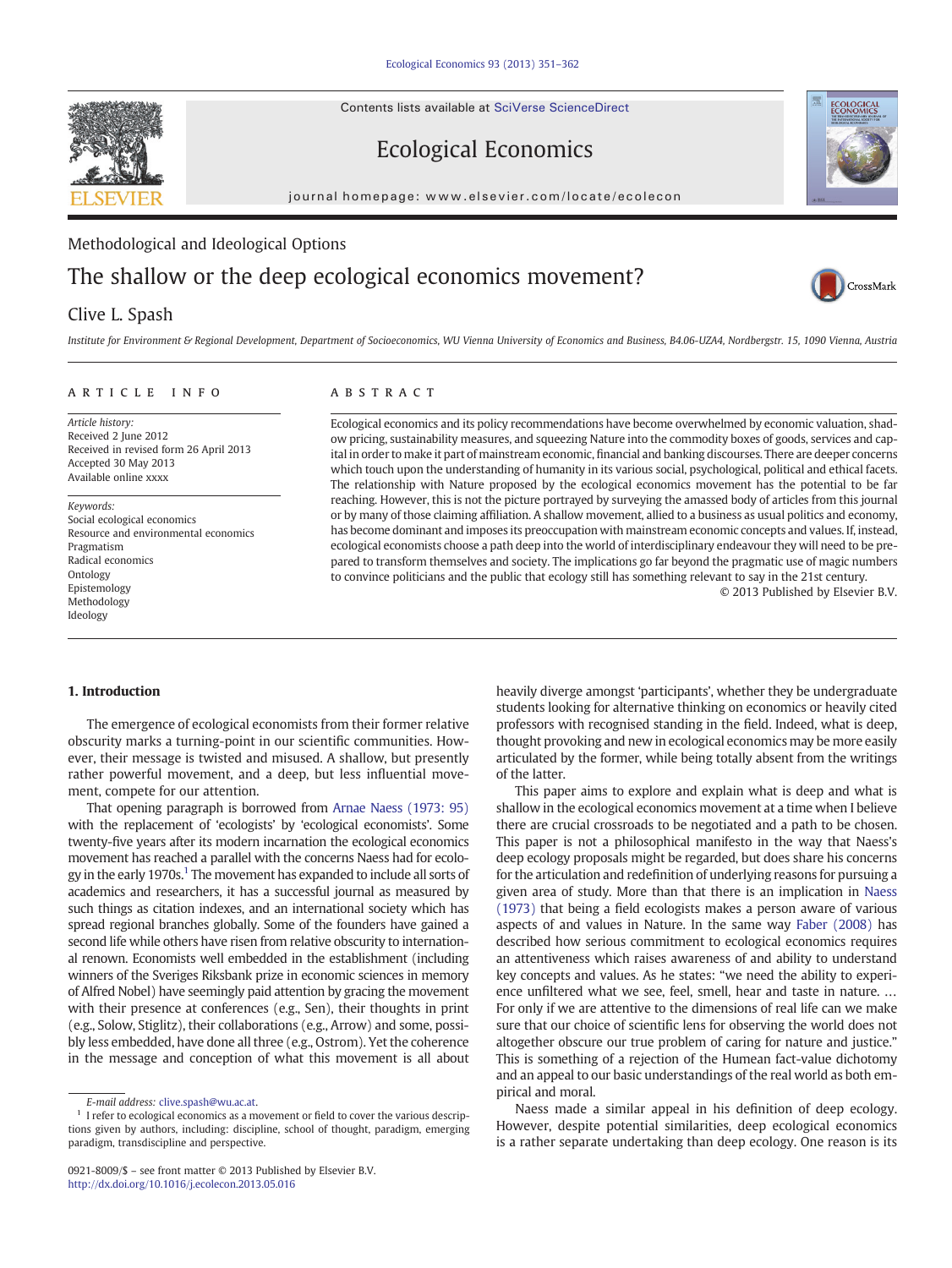independence from mystical and spiritual overtones.<sup>2</sup> Instead an emphasis should be placed on addressing concerns about environmental values and human relationships with Nature through a theory of ethical conduct, where an explicit account is given of the political and economic implications.<sup>3</sup> In order to be successful, such a frame must certainly be able to take seriously, and address, the deep philosophical concerns raised by Naess and others (e.g., eco-feminists) about human alienation from and domination over Nature, as built into modern patriarchal society. What I will explore here is how this should lead ecological economists to a radically different approach from mainstream economists for addressing a range of both theoretical and practical concerns relating to the social, ecological and economic reality in which we now live.

Actually, in exploring these issues I wish to largely avoid a simple dichotomy with deep on one side and shallow on the other, although this serves as a useful shorthand for the general issues raised. As [Nelson \(2009\)](#page--1-0) has argued, such black and white divisions can prove unnecessarily antagonistic. The world is rarely so simple as dichotomous categories claim and human affairs least of all. Indeed, what I will show is that the ecological economics movement is populated by a variety of contributors and affiliates who can be separated by their theoretical and ideological positions into three main camps. Even this proves inadequate for capturing the full picture of argumentation in the field about direction and meaning. Thus, the three camps are supplemented by the philosophy of one 'big tent' and three other conjunctions of the main positions. The extent to which these seven positions are populated by a substantive number of researchers, or representative in any way, is an empirical question that this paper does not venture to address, but investigation of which is ongoing and pursued elsewhere (see [Spash and Ryan, 2012](#page--1-0)). The aim here is to set out the theoretical and ideological landscape of ecological economics in order to identify where people are located. This requires not being afraid of pointing out where substantive divisions, and inconsistencies, lie.

The paper classifies thought within ecological economics as broadly constituted. In the next section I briefly outline the history of the movement and how this created the background for the development of different camps and advocacy of incompatible epistemologies. I then, in [Section 3,](#page--1-0) propose a set of categories to explain how ecological economics has developed and where it now stands as a conflicted and divided field of research. The three main camps are described as new environmental pragmatism, new resource economics and social ecological economics. In [Section 4](#page--1-0), I consider the implications of these categories for unity and division within ecological economics. In the conclusions, [Section 5](#page--1-0), I return to the question of what is deep and what is shallow in the ecological economics movement.

#### 2. Ecological Economics as a Movement

Modern ecological economics arose partially from a crisis in environmental economics which by the late 1980s appeared devoid of novelty and influence [\(Spash, 1999, 2011a\)](#page--1-0). In the 1960s and 70s environmental regulatory agencies had been established in many countries and legislation brought-in to control some serious pollutants and toxic substances using physical standards and bans, which made economic instruments politically unnecessary. In the ensuing era of increasing neo-liberalism (e.g., under Thatcher and Regan), the environment largely dropped-off the political agenda. Yet, despite the preceding era of legislative action, major environmental problems had not gone away. Ozone holes, acidic deposition, human induced climate change and species loss were some of the still present and real dangers. At the same time the discourse of environmental and resource economics, and its academic curricula, began to exclude radical economic critiques and earlier free thinking theories (e.g., [Daly, 1977; Hirsch, 1977; Kapp, 1978; Kneese](#page--1-0) [et al., 1970; Mishan, 1969; Page, 1977; Schumacher, 1973\)](#page--1-0). The field became inherently conservative.

Ecological economics then offered a new and exciting prospect for critical environmental economists to rekindle the flame of passion for their subject, even though it required moving outside the institutional boundaries of their discipline and learning from ecologists. Modern ecological economics was from the outset operating on an openly ideological basis, by which I mean there was no question that environmental problems were real social issues needing political and economic action. The important thing was to get the message 'out there' and raise awareness of the environment–economy interconnect. The first conference of the International Society for Ecological Economics (ISEE) was held in Washington, D.C., and hosted by the World Bank, where, with much publicity, Herman Daly had recently been appointed.<sup>4</sup> The hope was for some major impacts by creating a union of ecologists and economists seeking new avenues into the policy debate.

Intrepid ecologists and other natural scientists concerned by environmental degradation could see the need to connect with the social sciences even if this made them unpopular in their own fields [\(Røpke,](#page--1-0) [2004\)](#page--1-0). The idea was that resource and environmental economists, or indeed any economists, were to be welcomed into a common movement because the environment was no longer on the political agenda as it had been in the 1970s. In Europe a wider group of political economists and social scientists was attracted in addition to the orthodox environmental and resource economists [\(Spash, 1999](#page--1-0)). The open door to all economists and indiscriminate approach was something described as transdisciplinary [\(Costanza, 1991](#page--1-0)) and pluralist [\(Norgaard, 1989\)](#page--1-0). No unifying theory was then seen as possible or even desirable, no paradigm was to be put forth to replace the one deemed to be outdated but dominant ([Costanza, 1996; Costanza et al., 1998; Norgaard, 1989;](#page--1-0) [Turner et al., 1997\)](#page--1-0). Ecological economics was instead a movement for expressing concern over environment–economy interactions with the potential for common cause to be expressed through shared concepts.

Yet, how the new field might proceed was unclear. Despite the transdisciplinary rhetoric, linking mathematical models was initially popular leading to an 'ecology and economics' multidisciplinary approach, especially in the USA ([Spash, 1999](#page--1-0)). After all, ecologist and zoologist could be found using optimisation models which seemed similar to those of economists. For some, socio-biology (in the mode of [Becker, 1976; Wilson, 1975\)](#page--1-0) provided something of a precedent, despite the warnings that such approaches entail an unpalatable political economy [\(Gowdy, 1987\)](#page--1-0). There was also lobbying in favour of reviving energy as a monistic unit of value to challenge money and cost–benefit analysis due to their lack of a link to physical reality. Again there had been stark warnings of the inadequacies of such an approach ([Georgescu-Roegen, 1975](#page--1-0)). However, in the early 1990s, theoretical problems and political differences seemed less important than renewed engagement between natural and social scientists working on environmental problems, and the prospect was of open acceptance of various disparate ideas without too much criticism.

 $2$  The mystical overtones of deep ecology might be attributed to it by some because of its philosophy of self awareness or ecological consciousness which appears more Eastern than Western in philosophical terms. This means harm to the environment is seen as harm to a broadly constituted self, or at least personalised due to achieving self awareness [\(Fox, 1985a\)](#page--1-0). However, there seems much of psychological and philosophical relevance to these arguments which does not necessitate a spiritual or mystical viewpoint (but which also does not exclude one). For example, eco-feminists might share similar concerns over the human connection to Nature, but on the basis of emphasising the importance of relationships and emotions [\(McShane, 2007b;](#page--1-0) [McShane, 2007a\)](#page--1-0).

 $3$  In this respect 'deep green' proposals by [Sylvan and Bennett \(1994\)](#page--1-0) were claimed by the authors to diverge from deep ecology. Although, some regard Sylvan as having started with an unsympathetic characterisation of deep ecology in the first place ([Fox,](#page--1-0) [1985b\)](#page--1-0).

<sup>4</sup> Herman Daly left the World Bank after six years with his opinion of it much downgraded but that institution unchanged. His farewell speech, besides pointing to flaws in external policy, criticised management and noted a climate of censorship and excessive control over staff ([Daly, 1999\)](#page--1-0).